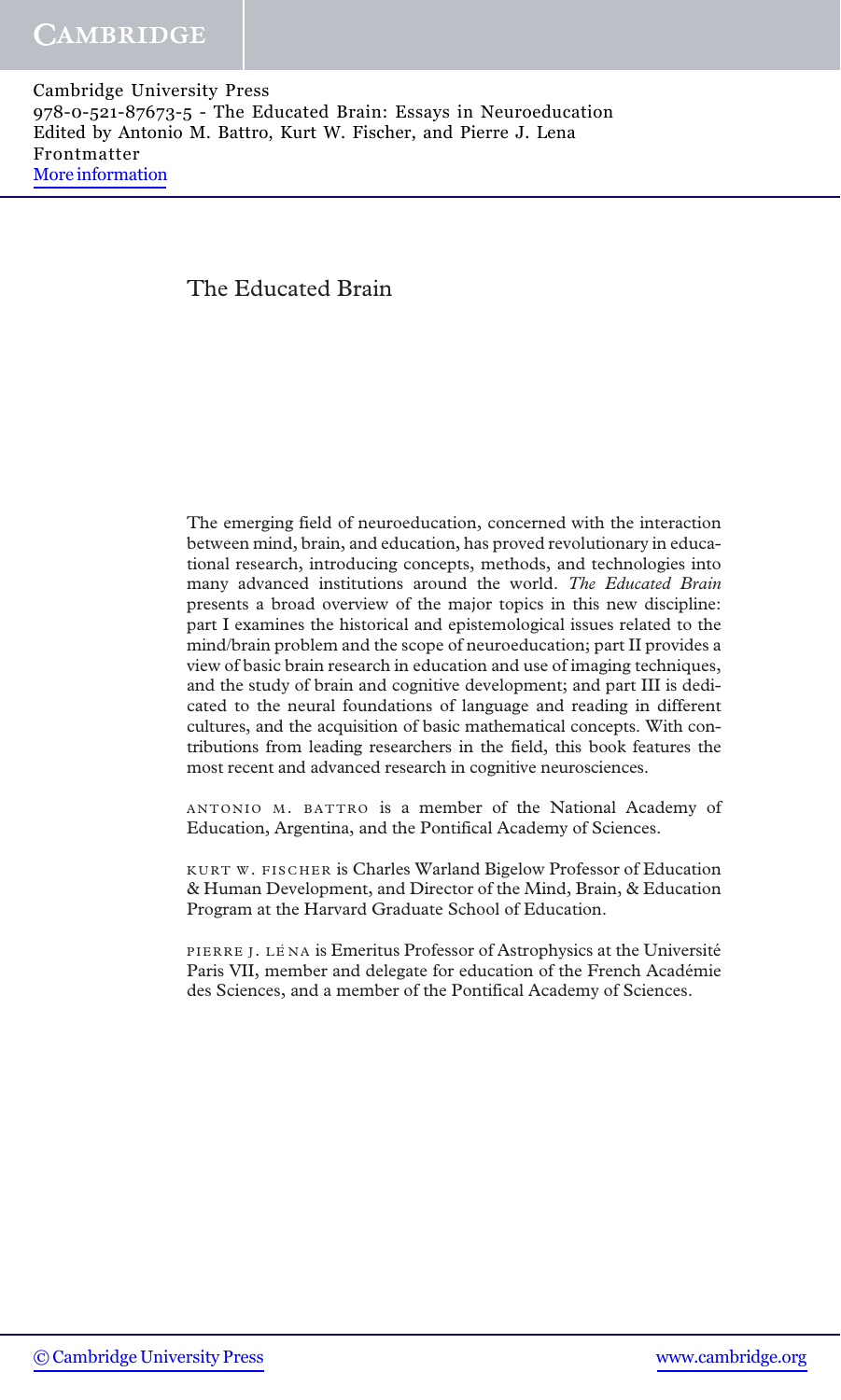# The Educated Brain

Essays in Neuroeducation

Antonio M. Battro, Kurt W. Fischer, & Pierre J. Léna Editors

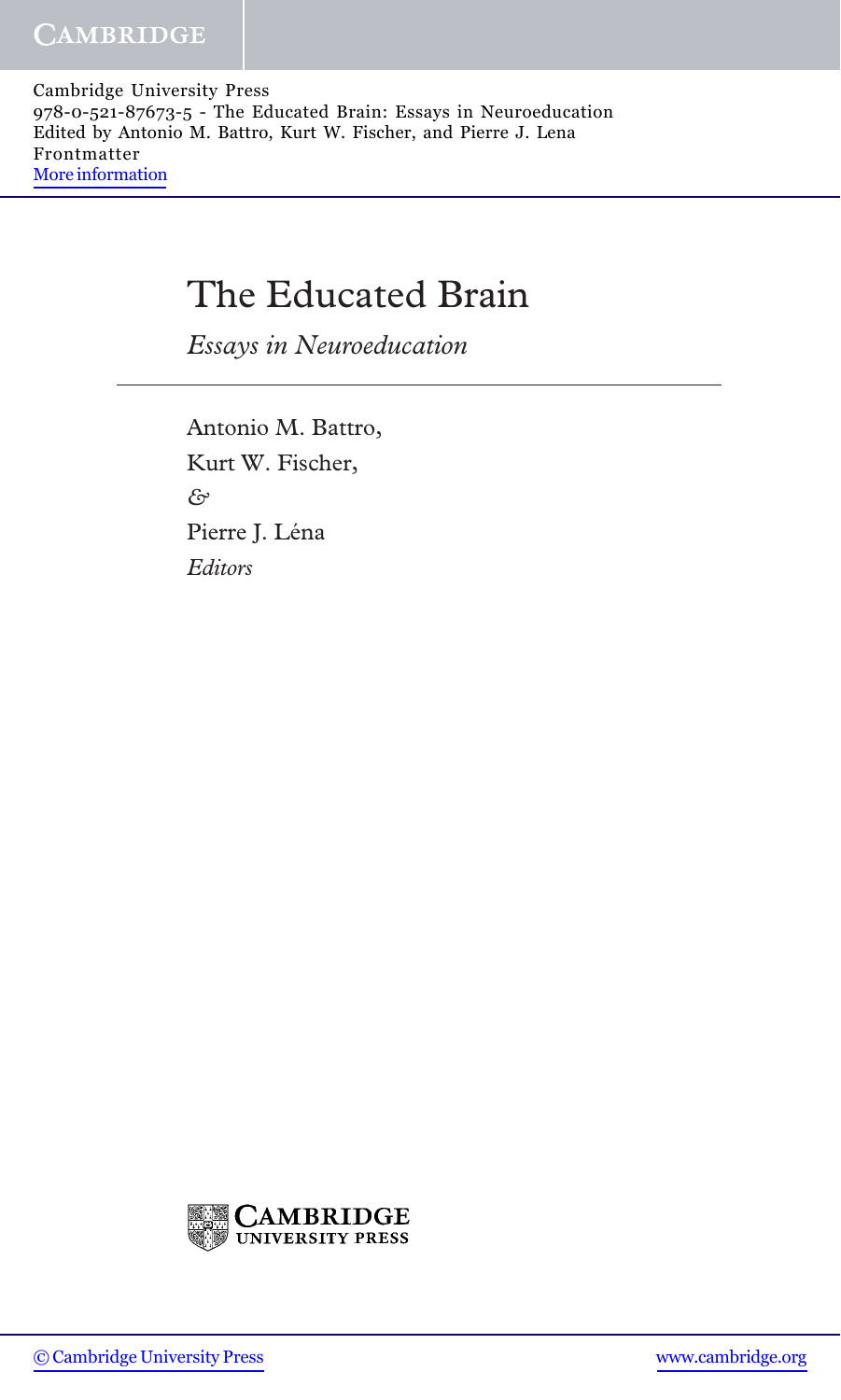## **CAMBRIDGE**

Cambridge University Press 978-0-521-87673-5 - The Educated Brain: Essays in Neuroeducation Edited by Antonio M. Battro, Kurt W. Fischer, and Pierre J. Lena Frontmatter [More information](http://www.cambridge.org/0521876737)

> CAMBRIDGE UNIVERSITY PRESS Cambridge, New York, Melbourne, Madrid, Cape Town, Singapore, São Paulo, Delhi

Cambridge University Press The Edinburgh Building, Cambridge CB2 8RU, UK

Published in the United States of America by Cambridge University Press, New York

www.cambridge.org Information on this title: www.cambridge.org/9780521876735

 $\odot$  Pontifical Academy of Sciences and Cambridge University Press 2008

This book is in copyright. Subject to statutory exception and to the provisions of relevant collective licensing agreements, no reproduction of any part may take place without the written permission of Cambridge University Press.

First published 2008

Printed in the United Kingdom at the University Press, Cambridge

A catalogue record for this book is available from the British Library

ISBN 978-0-521-87673-5 hardback

Cambridge University Press has no responsibility for the persistence or accuracy of URLs for external or third-party internet websites referred to in this book, and does not guarantee that any content on such websites is, or will remain, accurate or appropriate.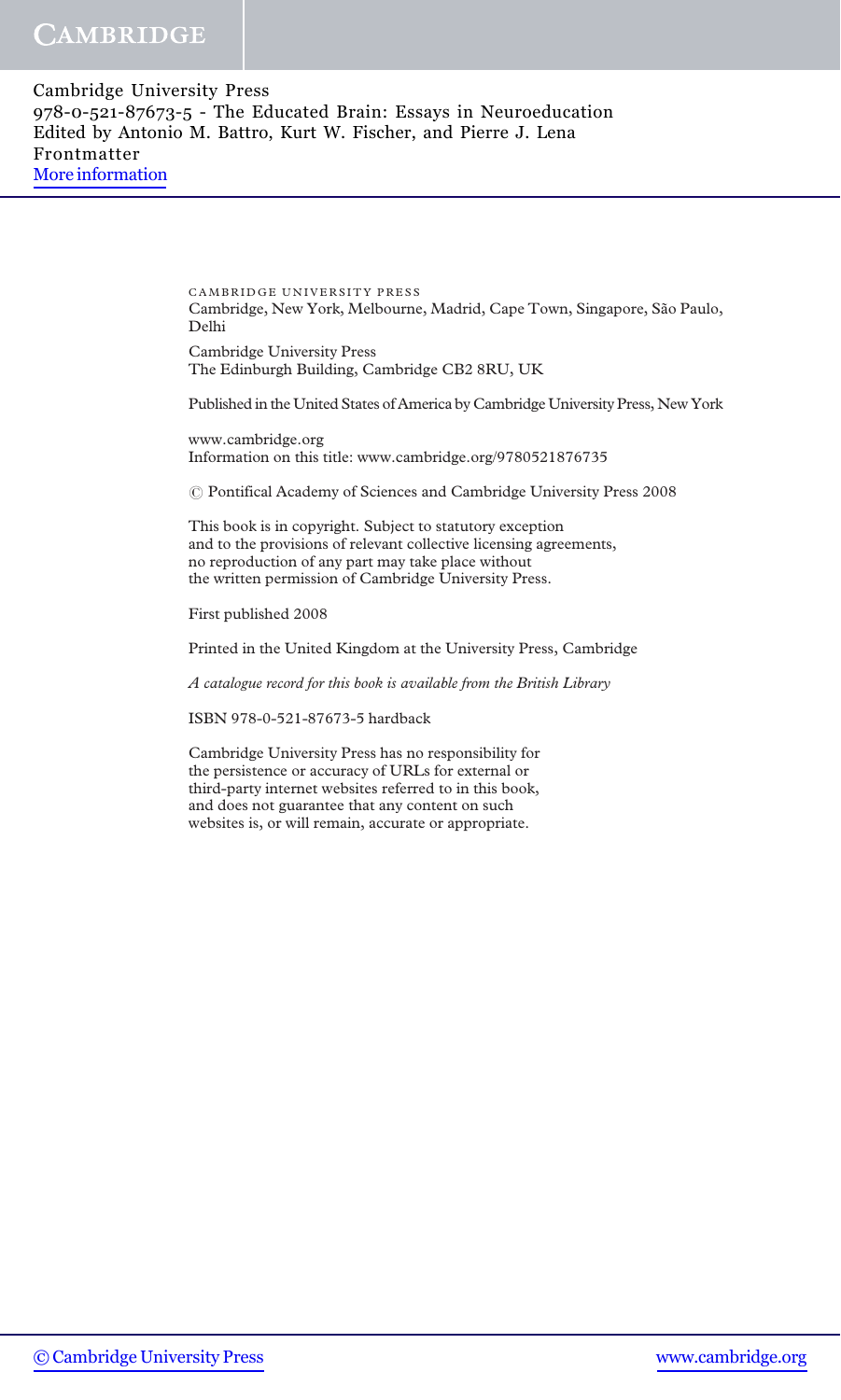> This volume is dedicated to the beloved memory of His Holiness, Pope John Paul II.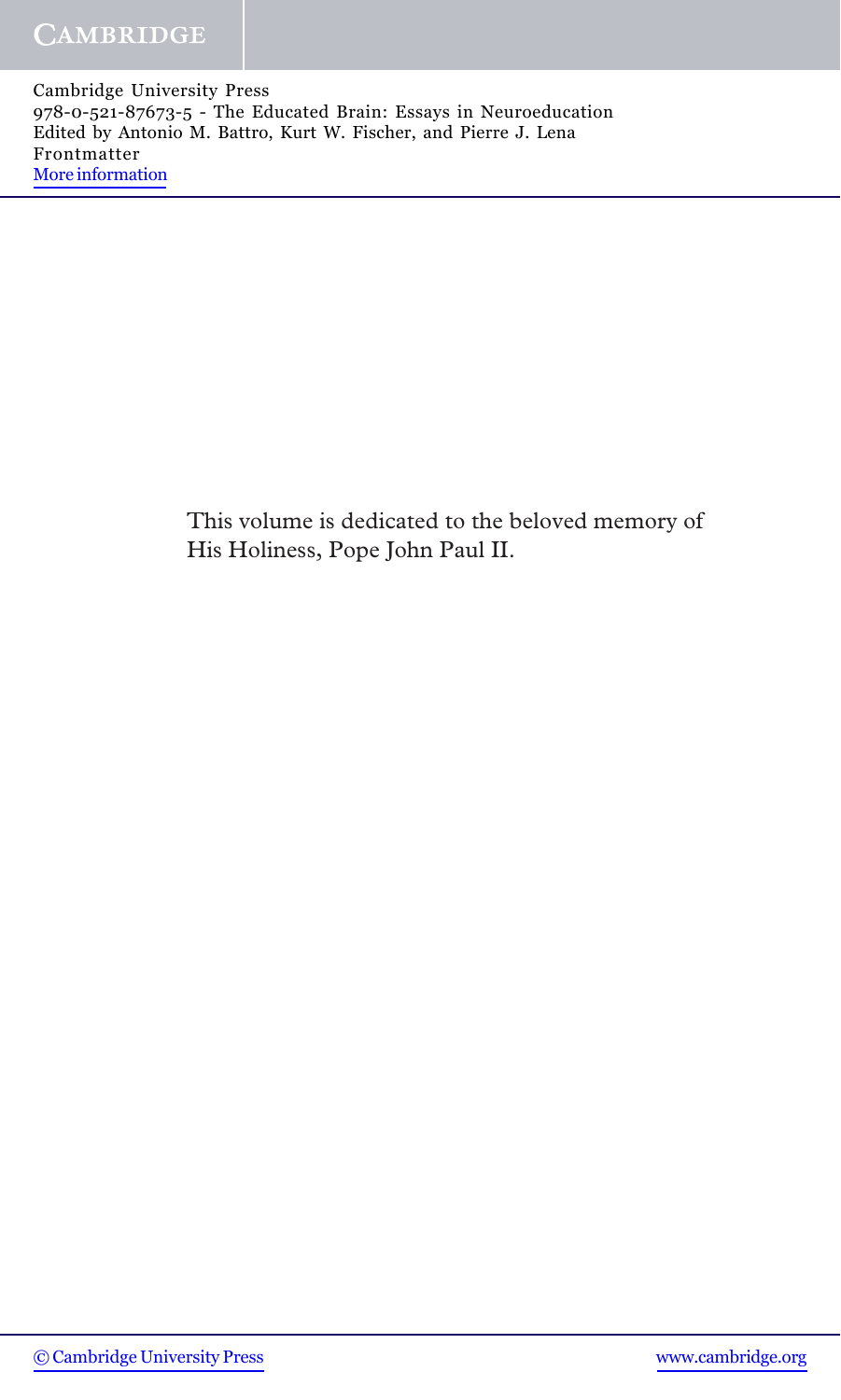> The opinions expressed with absolute freedom during the presentations of the papers of the meeting on Mind, Brain and Education at the Pontifical Academy of Science represent only the points of view of the participants and not those of the Academy.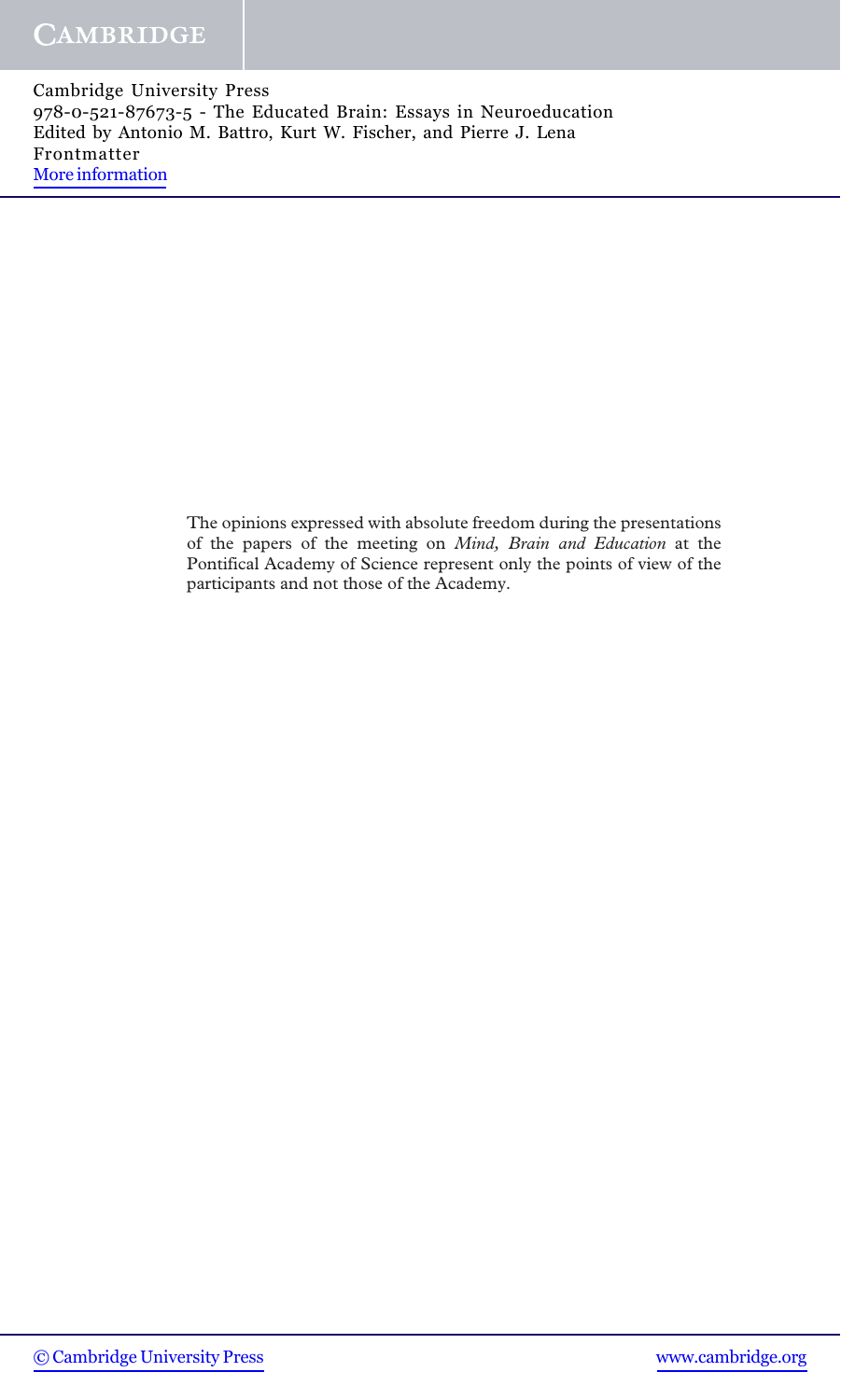# **Contents**

|                | List of figures<br>List of tables<br>List of contributors<br>Preface<br>Foreword: Towards a new pedagogical and didactic<br>approach<br>RITA LEVI-MONTALCINI | page xi<br>X111<br>XV.<br>xvii<br>xxi |
|----------------|--------------------------------------------------------------------------------------------------------------------------------------------------------------|---------------------------------------|
|                | Part I The mind, brain, and education triad                                                                                                                  | 1                                     |
| $\mathbf{1}$   | Introduction: Mind, brain, and education in theory and<br>practice<br>ANTONIO M. BATTRO, KURT W. FISCHER, AND                                                |                                       |
|                | PIERRE J. LÉNA                                                                                                                                               | 3                                     |
| $\overline{2}$ | Historical considerations on brain and self<br>FERNANDO VIDAL                                                                                                | 20                                    |
| 3 <sup>1</sup> | Building bridges in neuroeducation<br><b>JOHN T. BRUER</b>                                                                                                   | 43                                    |
| $\overline{4}$ | Mind, brain, and consciousness<br><b>JÜRGEN MITTELSTRASS</b>                                                                                                 | 59                                    |
| 5              | Understanding mind, brain, and education as a complex,<br>dynamic developing system: Measurement, modeling, and                                              |                                       |
|                | research<br>PAUL VAN GEERT AND HENDERIEN STEENBEEK                                                                                                           | 71                                    |
|                | Part II Brain development, cognition, and education                                                                                                          | 95                                    |
| 6              | Epigenesis and brain plasticity in education<br>WOLF SINGER                                                                                                  | 97                                    |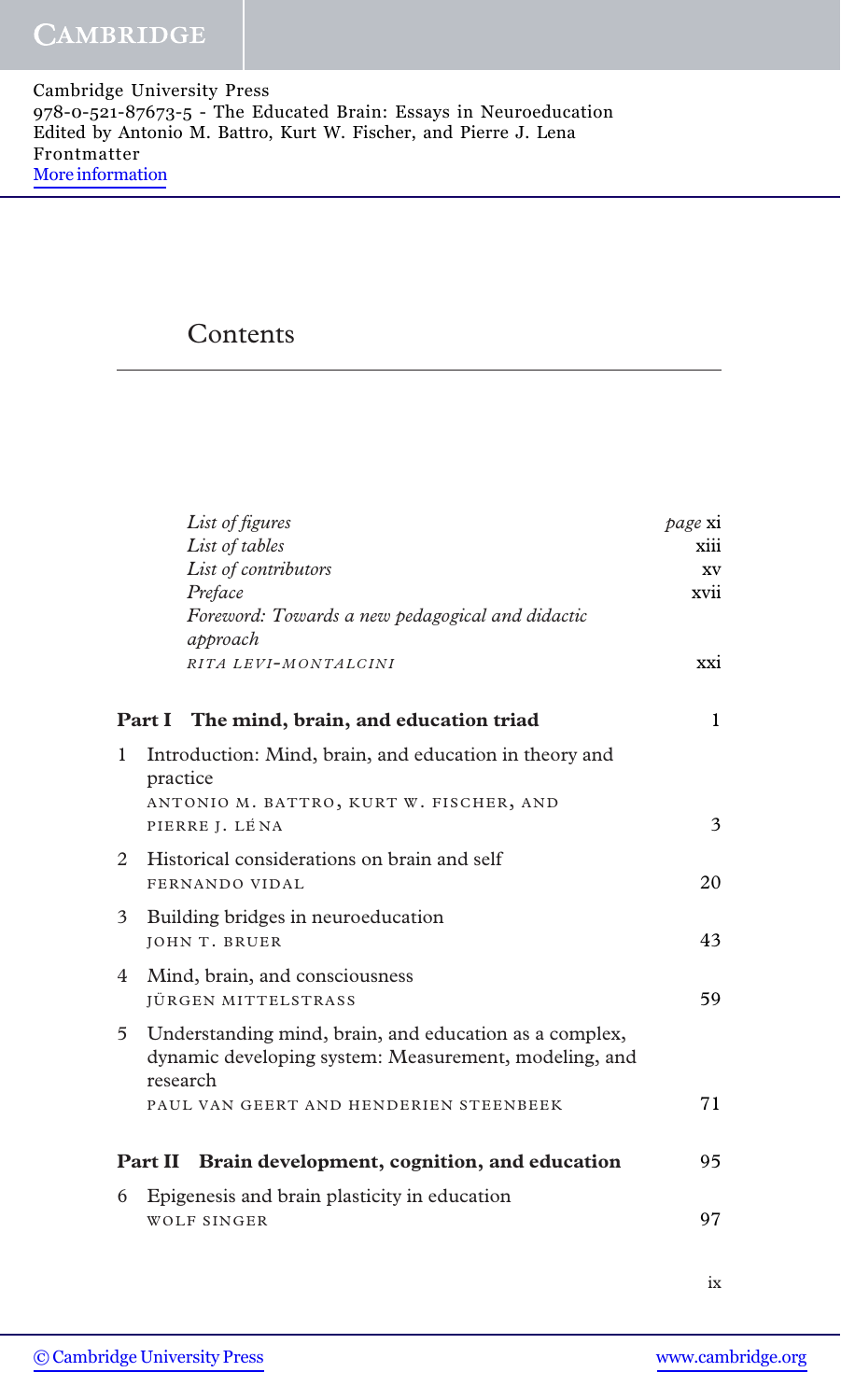x Contents

| Cambridge University Press                                         |
|--------------------------------------------------------------------|
| $978-0-521-87673-5$ - The Educated Brain: Essays in Neuroeducation |
| Edited by Antonio M. Battro, Kurt W. Fischer, and Pierre J. Lena   |
| Frontmatter                                                        |
| More information                                                   |

| 7                                                   | Chronoeducation: How the biological clock influences the<br>learning process<br>DANIEL P. CARDINALI                     | 110 |
|-----------------------------------------------------|-------------------------------------------------------------------------------------------------------------------------|-----|
| 8                                                   | Dynamic cycles of cognitive and brain development:<br>Measuring growth in mind, brain, and education<br>KURT W. FISCHER | 127 |
| 9                                                   | Brain mechanisms and learning of high level skills<br>MICHEL I. POSNER, MARY K. ROTHBART, AND<br>M. ROSARIO RUEDA       | 151 |
| 10                                                  | Developing the brain: A functional imaging approach to<br>learning and educational sciences<br><b>HIDEAKI KOIZUMI</b>   | 166 |
| Brain, language, and mathematics<br><b>Part III</b> |                                                                                                                         | 181 |
| 11                                                  | A triptych of the reading brain: Evolution, development,<br>pathology, and its intervention<br>MARYANNE WOLF            | 183 |
| 12                                                  | Reading and the brain: A cross-language approach<br>USHA GOSWAMI                                                        | 198 |
| 13                                                  | Cortical images of early language and phonetic<br>development using near infrared spectroscopy<br>LAURA-ANN PETITTO     | 213 |
| 14                                                  | Cerebral constraints in reading and arithmetic: Education<br>as a "neuronal recycling" process<br>STANISLAS DEHAENE     | 232 |
|                                                     | Index                                                                                                                   | 248 |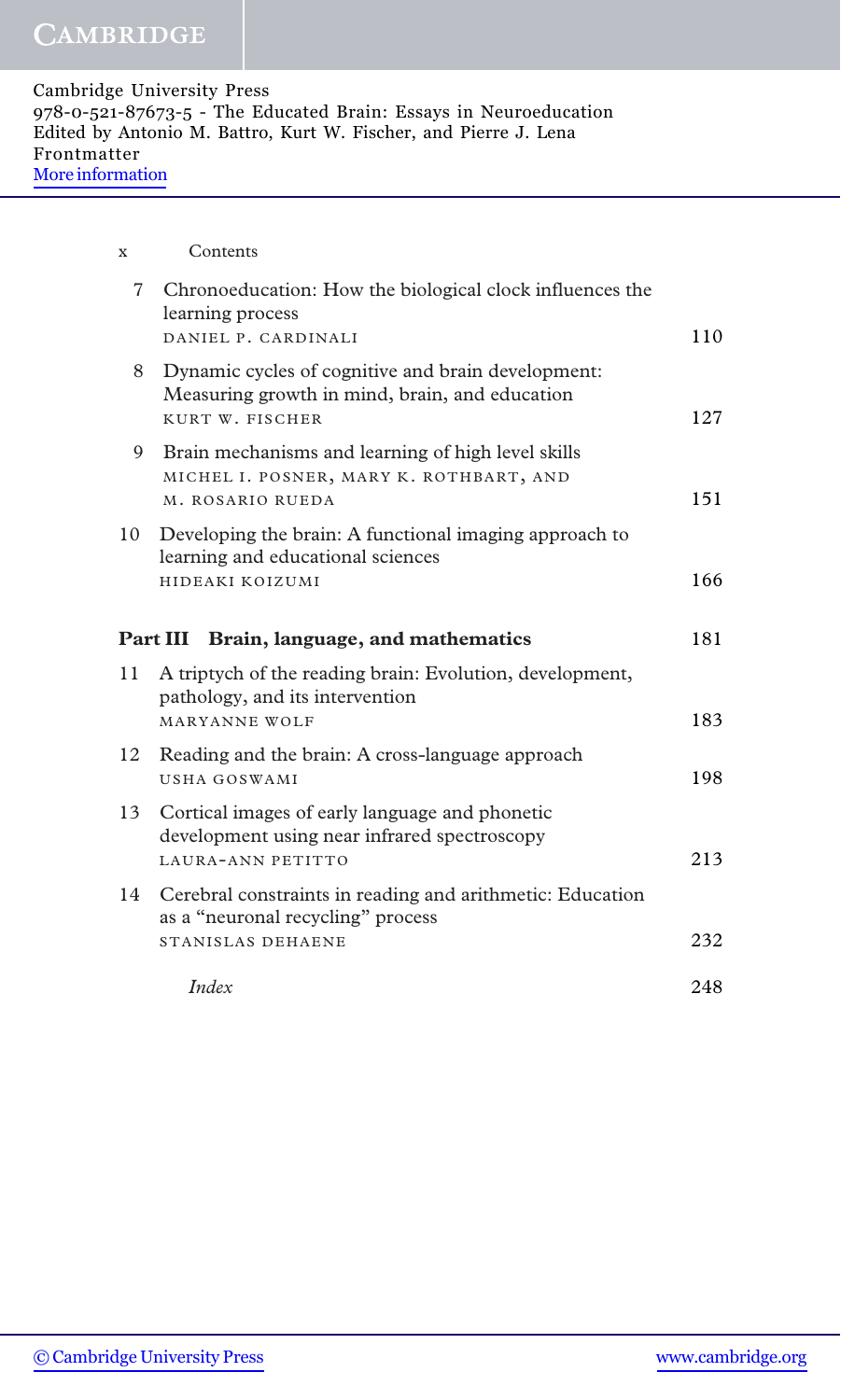# Figures

| 2.1 A depiction of the "cell theory" of mental function        | page 29 |
|----------------------------------------------------------------|---------|
| 2.2 Helen Chadwick, "Self-portrait" (1991)                     | 38      |
| 3.1 Glucose uptake over the life span                          | 46      |
| 3.2 Story understanding /Means and Voss                        | 48      |
| 3.3 The Mental Number Line                                     | 50      |
| 3.4 Dehaene's (1992) Triple Code model                         | 52      |
| 3.5 Two competing cognitive models of phonological             |         |
| processing                                                     | 54      |
| 5.1 Changes in frequency of 1-word, 2-3 word and 4- and        |         |
| more word utterances                                           | 84      |
| 5.2 A basic model of behavioral short-term change in a social  |         |
| interaction situation                                          | 86      |
| 7.1 Typical electroencephalographic recording from             |         |
| wakefulness and sleep phases                                   | 114     |
| 7.2 Sleep architecture                                         | 115     |
| 7.3 Three interacting processes regulate the timing, duration  |         |
| and depth, or intensity, of sleep                              | 116     |
| 7.4 Total sleep, non REM sleep and REM sleep duration from     |         |
| birth to late adolescence                                      | 120     |
| 8.1 Developmental spurt in use of personal pronouns by Tomas,  |         |
| a Dutch boy                                                    | 130     |
| 8.2 Cyclical spurts for cognitive development under optimal    |         |
| conditions                                                     | 130     |
| 8.3 A developmental web of many strands with clusters of       |         |
| discontinuities for three skill levels                         | 132     |
| 8.4 Spurts for mappings of arithmetic operations               | 134     |
| 8.5 Developmental cycles for tiers of representations and      |         |
| abstractions                                                   | 136     |
| 8.6 Development of relative energy in alpha EEG in             |         |
| occipitoparietal area                                          | 138     |
| 8.7 Top view of cortex illustrating some network connections   | 139     |
| 8.8 Cortical network cycle for two successive cognitive levels | 140     |
|                                                                |         |

xi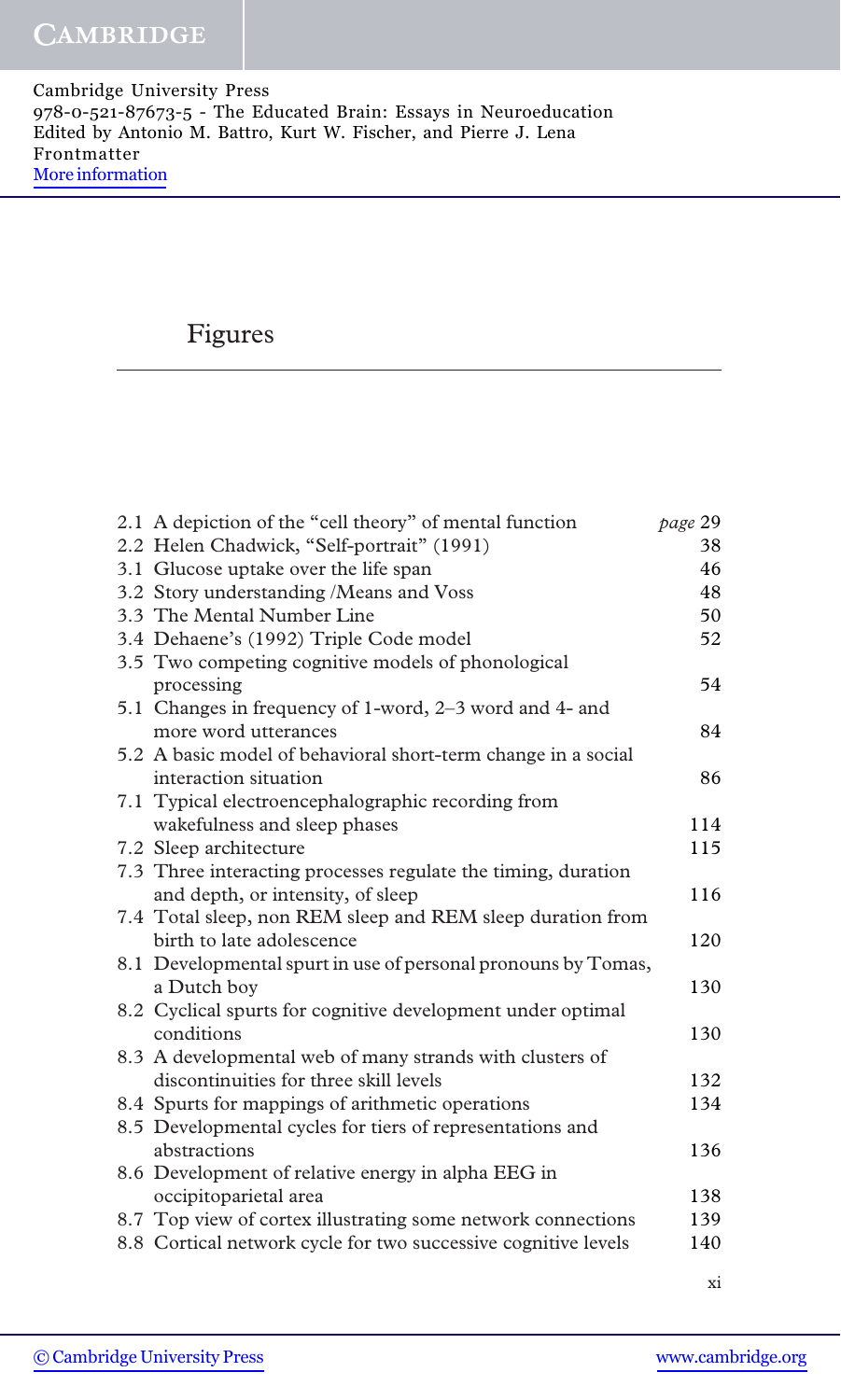| Cambridge University Press                                       |
|------------------------------------------------------------------|
| 978-0-521-87673-5 - The Educated Brain: Essays in Neuroeducation |
| Edited by Antonio M. Battro, Kurt W. Fischer, and Pierre J. Lena |
| Frontmatter                                                      |
| More information                                                 |

| X11 | List of figures |  |
|-----|-----------------|--|
|-----|-----------------|--|

| 8.9 Peak energy cycle for tier, with nested network cycles         | 142 |
|--------------------------------------------------------------------|-----|
| 8.10 Building a new skill through repeated reconstruction,         |     |
| or scalloping                                                      | 143 |
| 8.11 Growth curves for learning a task: novice, intermediate       |     |
| performers, and experts                                            | 144 |
| 9.1 Schematic of the Attention Network Test (ANT)                  | 155 |
| 9.2 Tracking exercises                                             | 160 |
| 9.3 Visual attention and conflict resolution exercises             | 161 |
| 9.4 Illustrates the high level of concentration of a four-year-old |     |
| child during attention training                                    | 162 |
| 10.1 Trans-disciplinary: Synthesis over reductionism               | 167 |
| 10.2 Learning and education over a lifetime                        | 169 |
| 10.3 The activation of language areas                              | 172 |
| 10.4 How hearing the mother tongue affects the brain activity      |     |
| of a neonate                                                       | 173 |
| 10.5 Activation of working memory in a child                       | 175 |
| 10.6 Activation of the prefrontal cortex during mental             |     |
| arithmetic                                                         | 177 |
| 12.1 Schematic depiction of the stimuli used varying in rise time  | 206 |
| 12.2 Psychometric functions for identification of the stimulus as  |     |
| one sound                                                          | 208 |
| Photo 13A Typical temporal placement (Infant)                      | 219 |
| Photo 13B Typical occipital placement (Adult)                      | 221 |
| 13.1 Schematic diagram of probes                                   | 222 |
| 13.2 Non-native phonetic units                                     | 223 |
| 13.3 Infant directed speech                                        | 224 |
| 13.4 Visual checkerboard task                                      | 225 |
| 14.1 Areas activated by various arithmetic tasks in humans         | 235 |
| 14.2 Localization and properties of the "visual word form area"    |     |
| in humans                                                          | 239 |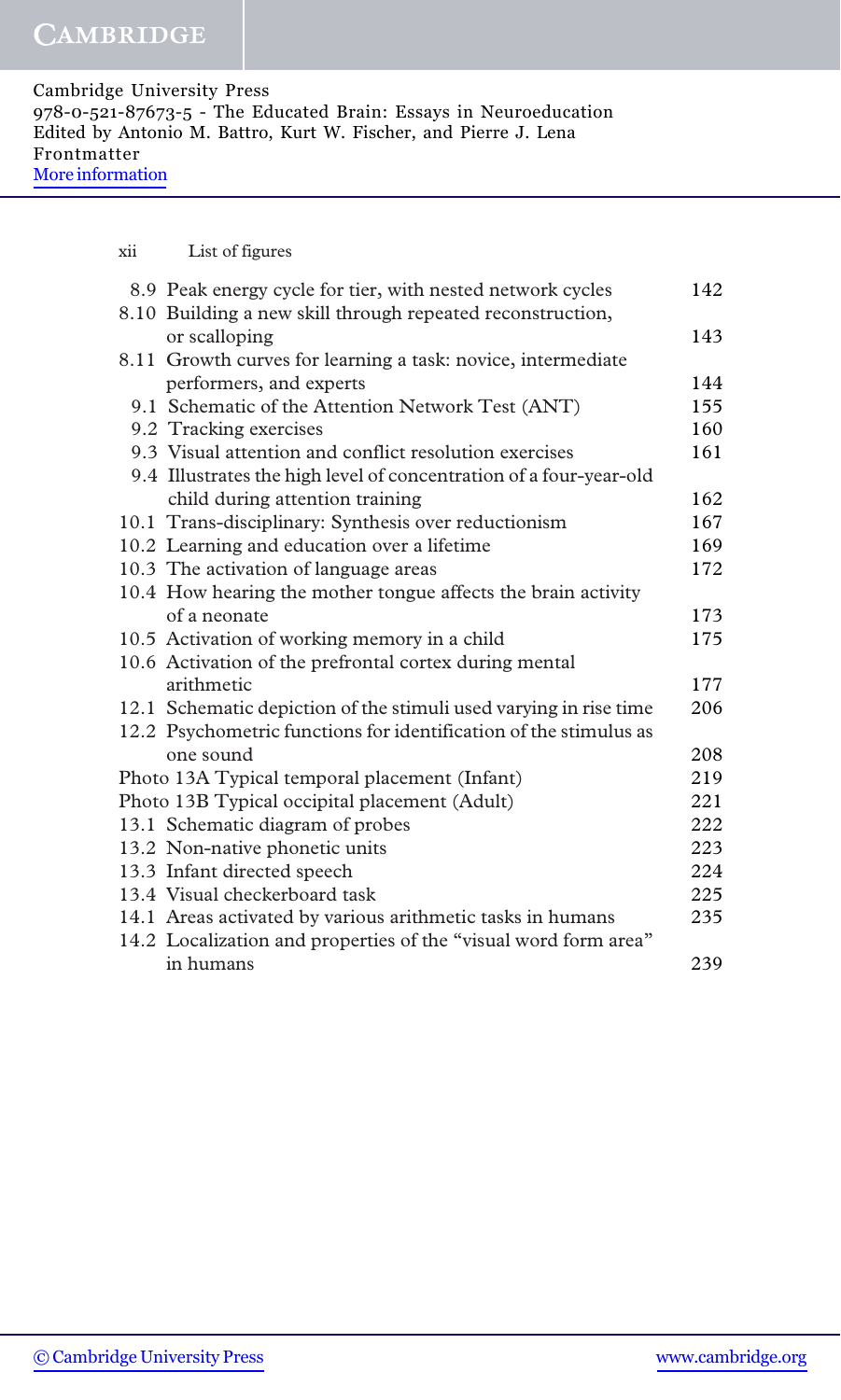# Tables

| 8.1 Developmental levels during the school years: optimal  |          |
|------------------------------------------------------------|----------|
| and functional                                             | page 133 |
| 9.1 Anatomical structures and neuromodulators related to   |          |
| each of the three attentional networks                     | 153      |
| 9.2 Development of efficiency of the attentional networks  | 158      |
| 12.1 Data (% correct) from five studies comparing syllable |          |
| and phoneme awareness in beginning readers of different    |          |
| European languages                                         | 201      |
| 12.2 Data (% correct) from the COST A8 study of grapheme-  |          |
| phoneme recoding skills for monosyllables in fourteen      |          |
| European languages (from Seymour, Aro & Erskine, 2003)     | 202      |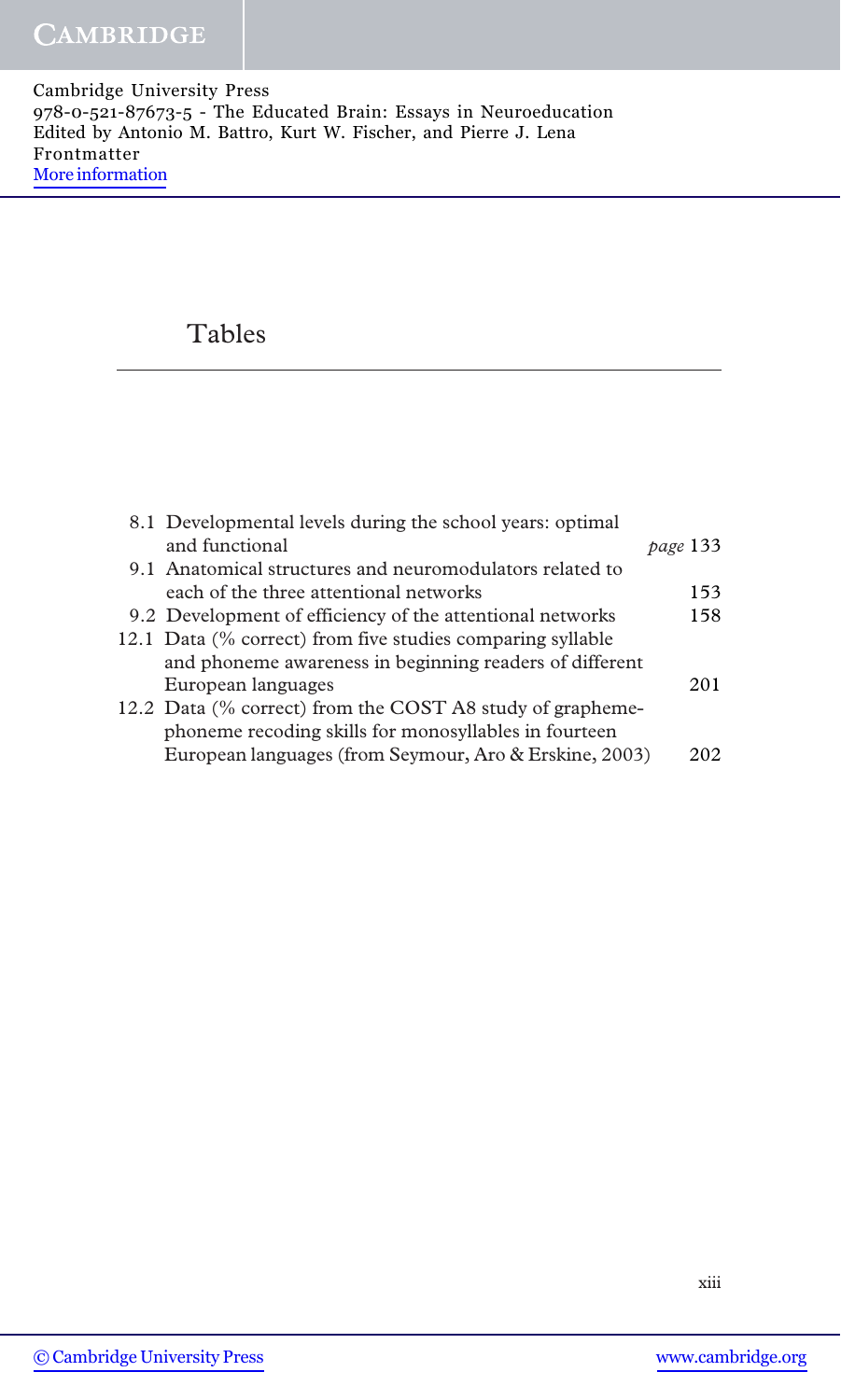# **Contributors**

- ANTONIO M. BATTRO, Pontifical Academy of Sciences and National Academy of Education, Buenos Aires.
- JOHN T. BRUER, The James McDonnell Foundation, St. Louis
- DANIEL P. CARDINALI, Department of Physiology, School of Medicine, University of Buenos Aires.
- STANISLAS DEHAENE, Collège de France, Paris.
- KURT W. FISCHER , Graduate School of Education, Harvard University.
- USHA GOSWAMI, Faculty of Education, University of Cambridge.
- HIDEAKI KOIZUMI, Advanced Research Laboratory, Hitachi Ltd, Japan.
- PIERRE J. LÉNA, Pontifical Academy of Sciences, Observatoire de Paris, University of Paris VII.
- RITA LEVI-MONTALCINI, Pontifical Academy of Sciences, Institute of Neurobiology, Rome.
- JÜRGEN MITTELSTRASS, Pontifical Academy of Sciences, Center of Philosophy and Science Theory, University of Konstanz.
- LAURA-ANN PETITTO, Department of Psychology, University of Toronto, Scarborough.
- MICHEL I. POSNER, Department of Psychology, University of Oregon.
- MARY K. ROTHBART, Department of Psychology, University of Oregon.
- M. ROSARIO RUEDA, Department of Psychology, University of Oregon.
- WOLF SINGER, Pontifical Academy of Sciences, Max Planck Institute for Brain Research, Frankfurt.
- HENDERIEN STEENBEEK, Faculty of Behavioral and Social Sciences, Department of Psychology, University of Groningen.
- PAUL VAN GEERT, Faculty of Behavioral and Social Sciences, Department of Psychology, University of Groningen.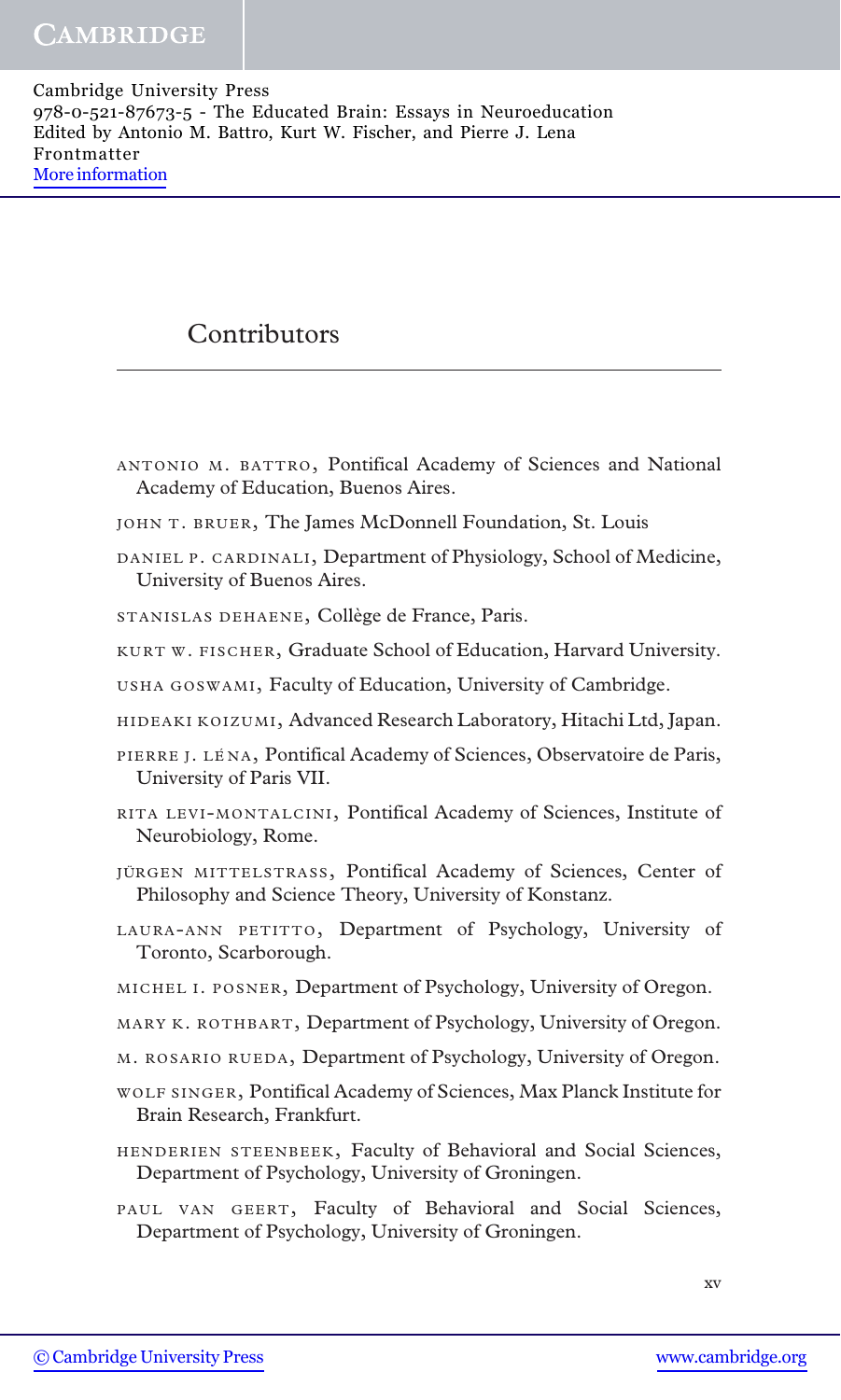xvi List of contributors

- FERNANDO VIDAL, Max Plank Institute for the History of Science, Berlin.
- MARYANNE WOLF, Center for Reading and Language Research, Tufts University.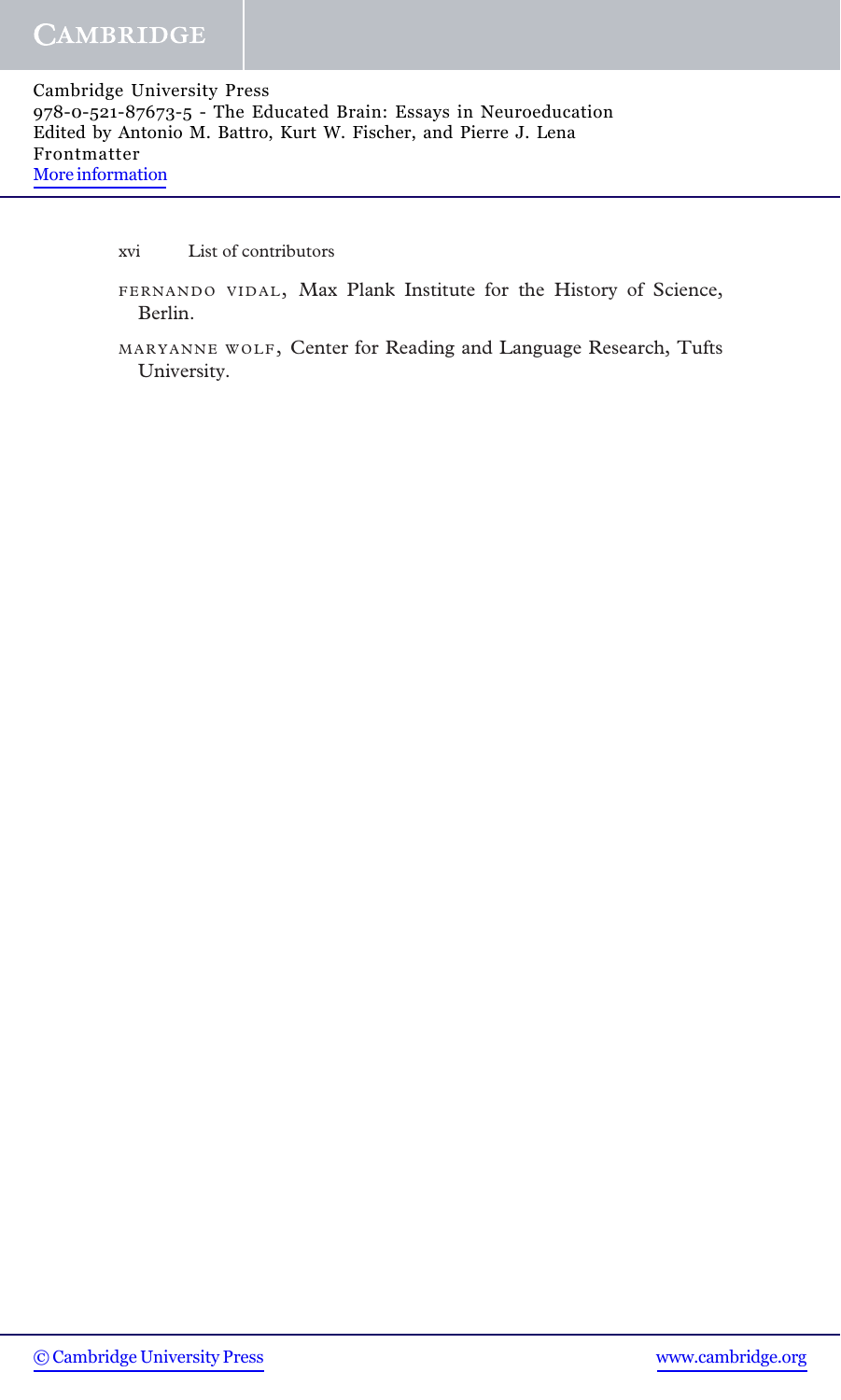### Preface

In his address of November 10, 2003 to the members of the Pontifical Academy of Sciences gathered in Rome to celebrate the 400th Anniversary of the Foundation of the Accademia dei Lincei, origin of the Academy, and in reference to our meeting on Mind, Brain, and Education, which is the source of this book, His Holiness Pope John Paul II, said:

Scientists themselves perceive in the study of the human mind the mystery of a spiritual dimension which transcends cerebral physiology and appears to direct all our activities as free and autonomous beings, capable of responsibility and love, and marked with dignity. This is seen by the fact that you have decided to expand your research to include aspects of learning and education, which are specifically human activities.

We will always remember the support of His Holiness for the challenging work of the neurocognitive scientists engaged in the field of education, a most humane and humanitarian endeavor.

The editors of this book are pleased and honored to present the work of the distinguished scientists who were invited to discuss their research at the workshop on Mind, Brain, and Education held at the Vatican (November 7–8, 2003). This volume has been edited from the papers presented by the authors and organized in a book that will be of interest not only to experts but also to a larger audience of educators and teachers. We are thankful for the effort the authors have made to fulfil this extended purpose well beyond the strict proceedings of a scientific meeting. Indeed it was a great honor to all of us to have shared this important anniversary meeting of the Pontifical Academy of Sciences with a second advanced workshop dedicated to Stem Cell Technology and other Innovative Therapies. This is a good match for our Mind, Brain, and Education topic, which represents also a new scientific frontier for the new century.

This workshop was attended by the presidents of the academies of sciences of many nations, special guests from all around the world, and a full audience of Pontifical Academy members, who participated in the

xvii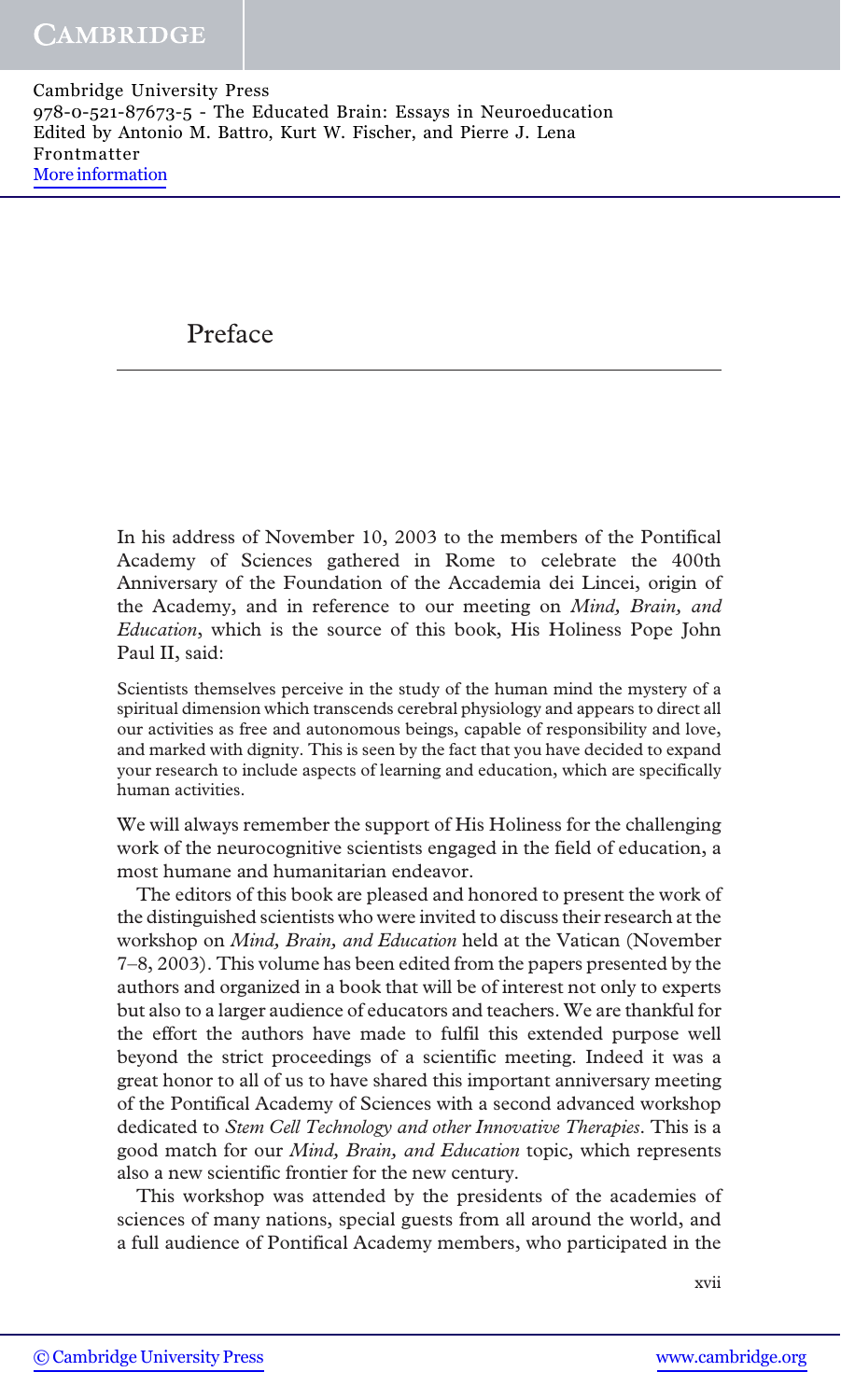### xviii A. M. Battro, K. W. Fischer, and P. J. Léna

lively discussions at the Casina Pio IV, a Renaissance jewel in the beautiful Vatican gardens. We thank all of them and in particular we are grateful to Professor Nicola Cabibbo, president of the Pontifical Academy of Sciences, to the Chancellor of the Academy, Monsignor Marcelo Sánchez Sorondo, and to the Honorary President of our meeting, Professor Rita Levi-Montalcini, for their generous and continuous support towards our work.

The opinions expressed with absolute freedom in our meeting represent only the points of views of the participants. The Academy endorsed the following final statement:

The rapid development of neurosciences, the advances in psychology and education research, and interdisciplinary cooperation between these fields of investigation lead to a better understanding of learning, cognition, emotions, consciousness. Education of children, and in some respects of adults, often practiced with traditional methods, should not ignore this progress, even though it is in an early stage. Education is an art which needs to integrate scientific knowledge on brain and mind as well as other social, political and ethical aspects, in order to deal with its highly complex goal: namely, raising the child to full adult stature as a conscientious and educated person. Considering the deep societal changes throughout a globalized world and the impact of information technologies on human life, appropriate changes in education can enrich the lives of millions. The workshop on *Mind*, Brain, and Education addressed many facets of the immense challenges for education related to brain development, neural plasticity, developmental psychology, learning language and reading, dynamic modelling of learning and of development. The discussions in the Workshop converged on the following conclusions:

- 1. The promises of neuro- and cognitive sciences for a better understanding of the underlying basis of learning are developing rapidly. Cross-disciplinary research should involve educators and deal with real educational practices.
- 2. Given the complexity of the matter, care should be exercised to avoid hasty conclusions on education, driven by superficial implications of recent findings, such as uncritical statements about ''Brain-based schools.''
- 3. There are nevertheless areas where knowledge appears sufficiently solid to support conclusions impacting learning (e.g. sleep needs, arithmetic, reading abilities and bilingualism) and should be seriously considered. Relationships between brain, mind, consciousness and the self must be explored respectfully on an ethical basis in order to preserve human dignity and to promote equity. This can offer a rich opportunity to broaden the representation that men and women have today of themselves, of their states of individual development and of their achievement potential.

We are grateful also for the great help of many colleagues and friends in the editing of this book: To the vision and generosity of Sarah Caro, responsible for the several books published by Cambridge University Press dedicated to the new field of mind, brain, and education, including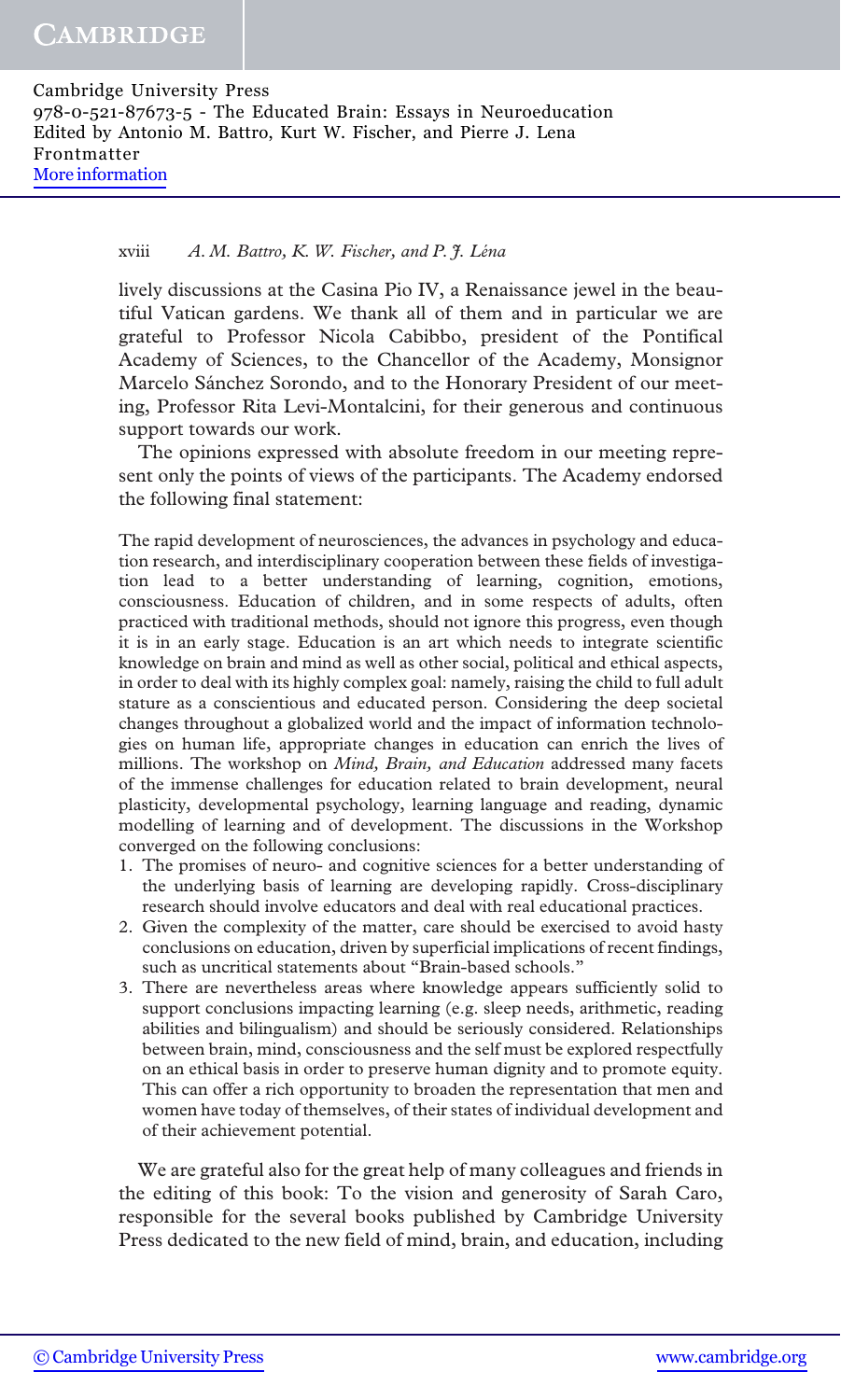#### Preface xix

The Educated Brain. To her successor in this difficult job Andrew Peart and his staff. To our collaborators Mary Kiesling in Cambridge, Massachusetts, and Percival J. Denham in Buenos Aires, Argentina who made easier the heavy traffic of emails and documents between America and Europe and provided much needed editing and computer skills to produce a satisfactory final version of this book. To the Mind, Brain, and Education initiative at the Harvard Graduate School of Education, to our Harvard students in the course The Educated Brain (Battro & Fischer, 2002–2003), who gave the title to this book and helped us to prepare the workshop at the Pontifical Academy of Sciences. Funds to support preparation of this book were provided by the Pontifical Academy of Sciences and the Harvard Graduate School of Education.

Finally we thank also IMBES, The International, Mind, Brain, and Education Society, launched at the Vatican meeting, the Ettore Majorana Centre for Scientific Culture at Erice (Sicily) and its president Antonino Zichichi, where we had the pleasure to invite several of the authors of this book to give a course also called The Educated Brain (July, 2005). The promising young scholars who attended the conference at Erice point the way to the exciting future that is growing from connecting biology and cognitive science with education to further knowledge and improve educational practice.

A. M. Battro, K. W. Fischer, and P. J. Léna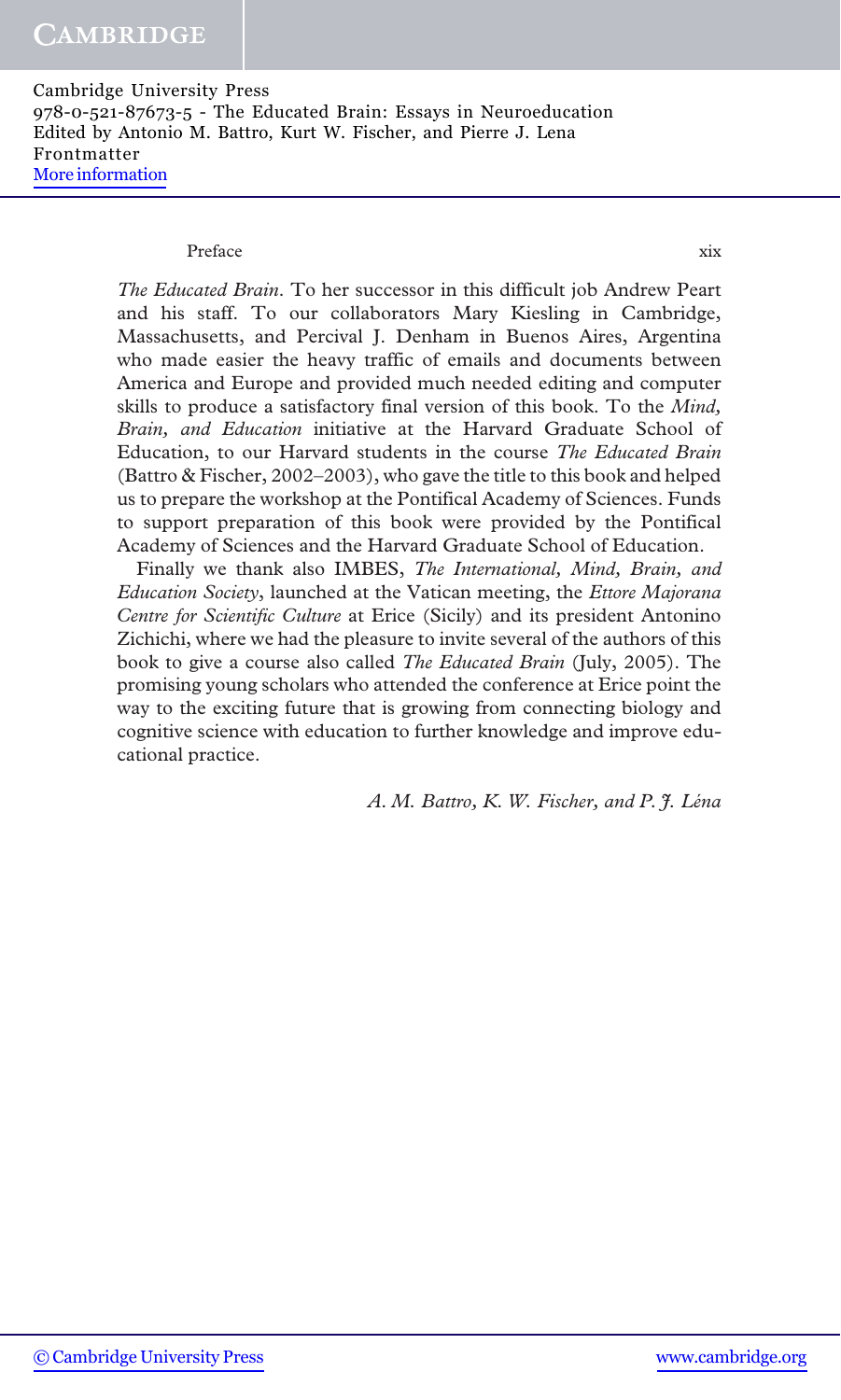# Foreword: Towards a new pedagogical and didactic approach

### Rita Levi-Montalcini

The remarkable scientific developments of these last centuries, and particularly those from the Renaissance until our day, did not always contribute to a substantial change in the educational system, which constantly needs to be updated. In past centuries the total lack of knowledge about the cerebral structures and functions underlying cognitive capacities in the post-natal period has influenced in a negative way the adoption of more pertinent educational practices. In the twentieth century two events of fundamental importance have occurred: the understanding, however incomplete, of the activity of the cerebral organ and most recently the formidable development of computer systems that have imposed a total transformation of individual life in contemporary society.

At the beginning of the third millennium the changes in life styles at a global level require a revision of pedagogical and didactic systems. This radical revision is imperative in education from infancy through puberty and adolescence in order for students to be adequately included in computer science. The individual of tomorrow is the result of the formative attitude of today's child.

Current educational systems are still greatly influenced by the Victorian attitude based upon the principle that the child can be an object of reward or punishment, as is the case with a puppy. In what way does the brain of a child differ from that of a puppy? In both cases the brain has developed the paleo-cortical component known as the limbic system in ways that are not substantially different; this system underlies the emotional, affective, and aggressive functions of behavioral processes that have remained invariant for millions of years, from the appearance of mammals to Homo sapiens.

Human children differ from those of other mammals in the slowness of their brain development. This is why they become more dependent on parents or educators during the long maturational period extending from birth to puberty and beyond. Even if the slow maturation of brain faculties favors the development of such a stupendous and complex device as the brain of Homo sapiens, the protracted dependency on parents, or on

xxi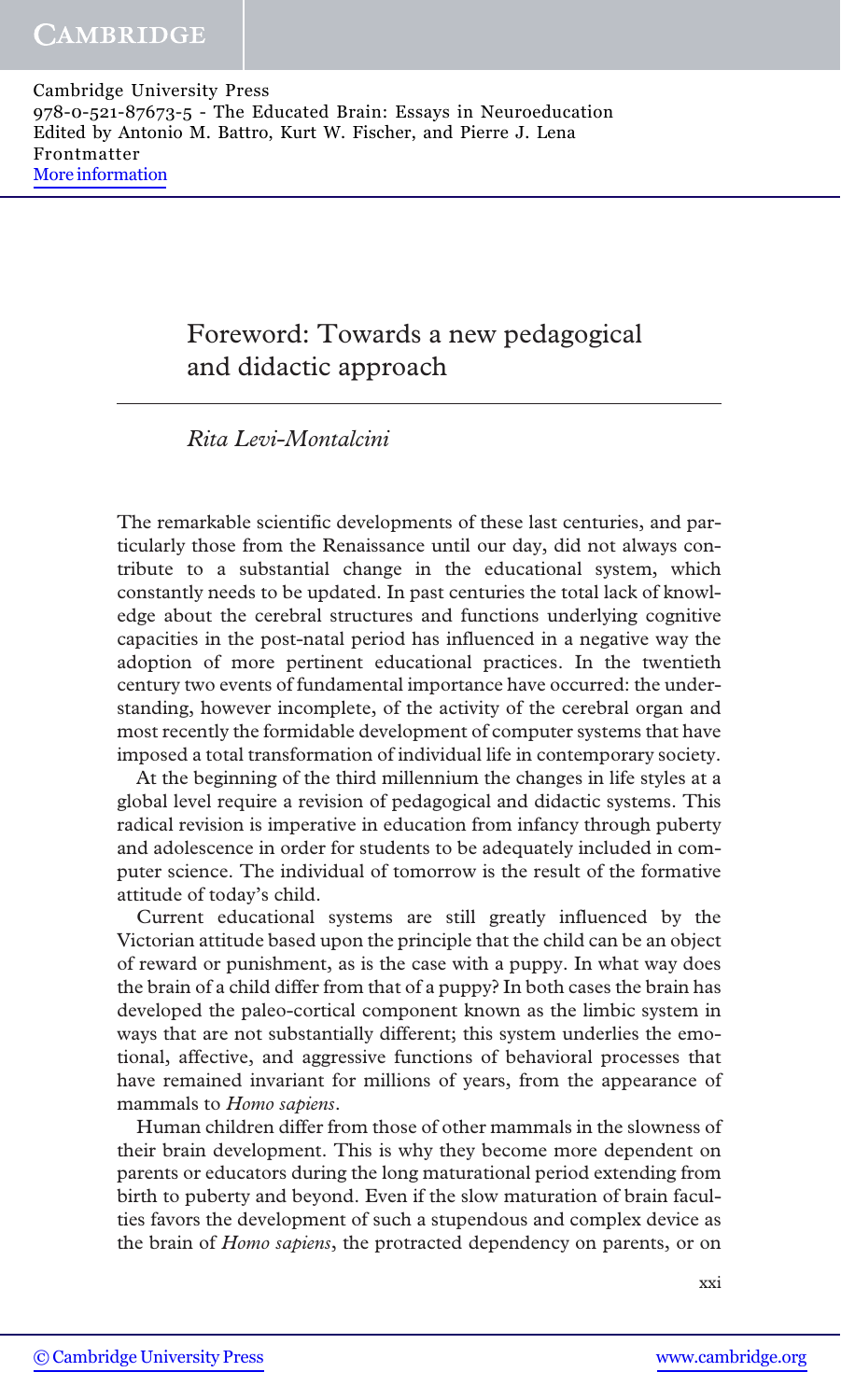### xxii R. Levi-Montalcini

those who act as parents, leaves a permanent mark on the nervous structures that guide the individual's behavior when growing out of childhood to become part of human society.

It is important to give a child, in the first years, information that can so heavily influence his or her relations towards the world. It is in this stage that adults exercise a fundamental influence upon the young child through the religious/political belief system of the tribe or social group to which he or she belongs. Hate for the ''different'' instilled at a tender age, whatever the definition of this term might be, produces the tragic consequences of genocides and wars, which today still bloody the whole globe. Education imposed by these beliefs in the first years of life strongly influences the character and behavior of the adult of tomorrow. Totally different is the cognitive development of the child that has its origin in the neocortical component of the brain. The neocortex, in contrast with the paleo-cortex or limbic system, reaches a remarkable elaboration with the folding of the cortical lamina, which in turn makes possible an increase and reorganization of neural networks.

During childhood in primary school, children learn the first rules of social relations, and in a few months they travel the paths traveled for tens of thousand of years by their ancestors, from the time these remote predecessors discovered those formidable symbolic communication tools that make up spoken and written language. With this discovery, the possibility of exchanging messages between individuals, between the individual and the masses, between those who belong to generations past and those living today, between those today and the generations to come, has multiplied a hundredfold in our species.

It has recently been discovered that cognitive capacities are already at work in the child's brain and that they are far greater than recognized in the past. What is the basis of this statement? For one thing, those who belong to the new generation show a totally unexpected and natural tendency towards the use of information systems such as computers from the early years, using a formal-logical approach.

The evolution of information technologies has revealed the enormous and unbelievable capacity of the child and the pre-adolescent not only to receive information, which was considered in the past to be the privilege of the mature brain, but also to use it immediately and thus even to surpass adults, surprisingly. The skill and enthusiasm shown by children when using the computer is amazing. The average age of the first contact with these technologies is tending to decrease continuously.

Today the necessary task in educational and didactic systems is not to indoctrinate the child and the pre-adolescent by transmission of knowledge through traditional textbooks but to make them aware of their own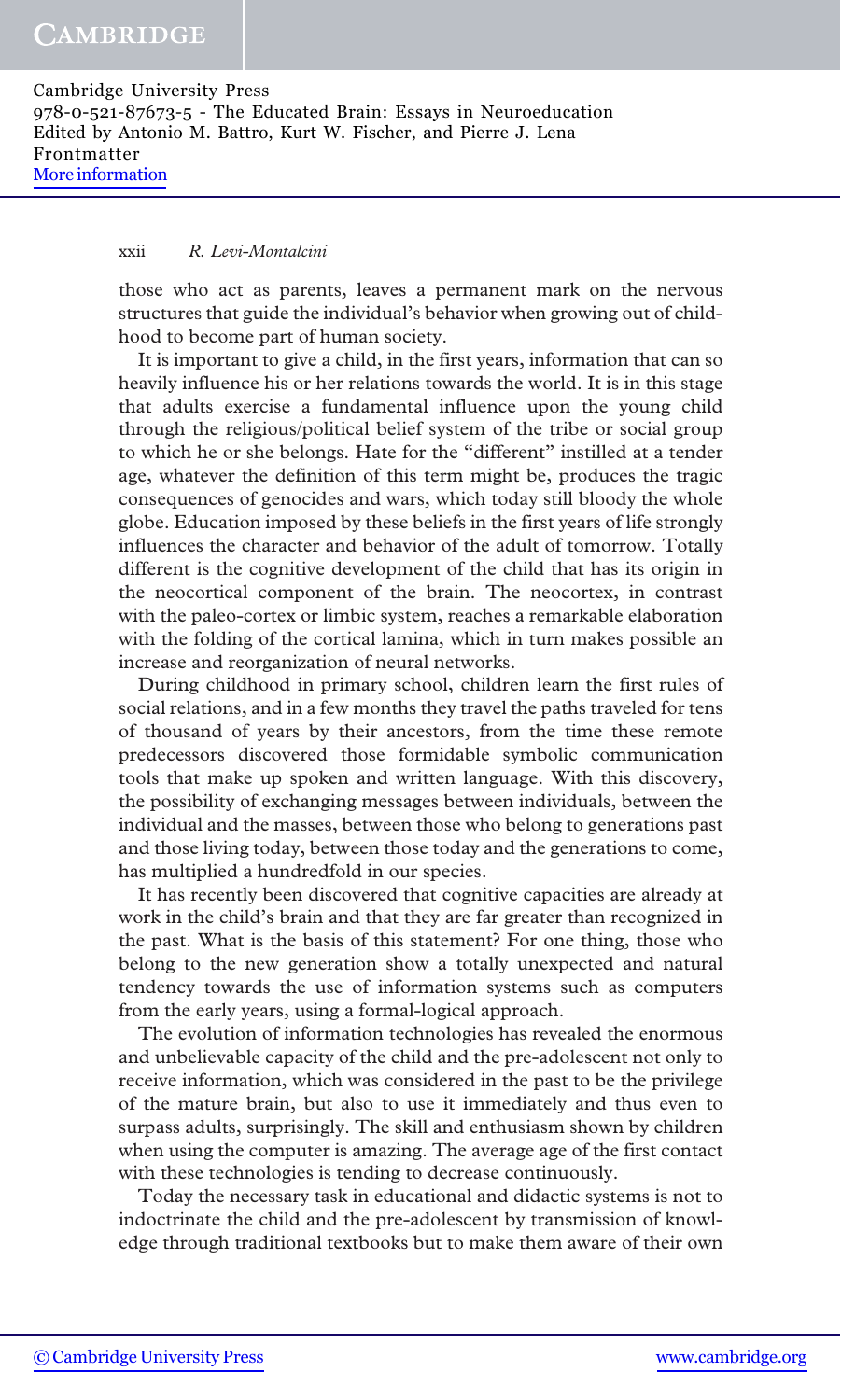#### Foreword xxiii

environment.

capabilities and to help them use these capabilities to progress from the passive condition of ''loading'' information into memory to the active condition of learning by direct experience. This last property of active learning comes from the neocortical circuits which develop luxu-

Seymour Papert, a renowned supporter of novel pedagogic-didactic theory, affirms that the child needs to be recognized in his or her role as "active producer" and not as "passive consumer" of learning (Papert, 1992). How is it possible to reach a revolution that implies such a total revision of the pedagogic-didactic systems?

riantly from birth and are stimulated by messages from the external

I argue that the use of the computer in the first stages of the individual's development stimulates the creative capacity of the young user. The learning of mathematics, generally considered as a distasteful discipline in the first years of schooling, becomes a tool of active thinking via the computer. Mathematics as taught by traditional methods is in my judgment not only difficult to learn but completely useless because of the lack of direct application to the events young people are observing.

Participating with the child in the creation of computer programs, such as videogames or computer control programs, and not vice versa, Papert has created a program called LOGO that allows the child using the computer to develop creative activities in music, the arts, games, and other areas (Papert, 1980). It has been shown that with this kind of practice children learn better and faster in comparison with traditional school methods.

A typical example of learning precocity is confirmed by the results obtained at the Diana elementary school in Reggio Emilia in Italy, which is not only widely recognized in Europe but is described as a model program by Harvard University's Project Zero in the essay Making learning visible, which describes the methodology and techniques involved and the resulting autonomous learning by the children, in conjunction with care from the teachers (Project Zero, 2001). It is the teacher's duty to support the child and to help him/her to develop as an individual. She guides him/her, and at the same time they learn new things together.

Thanks to the computer and this kind of new pedagogy it is possible to have this experience, as expressed by various authors. While learning acquired from the reading of textbooks decays with time as the knowledge is forgotten and only retrieved from time to time, the knowledge acquired from the use of computers and active learning can be remembered better.

The new didactic system should not be based on a triangle – teachertextbook-student – but instead should be built on the professional ability